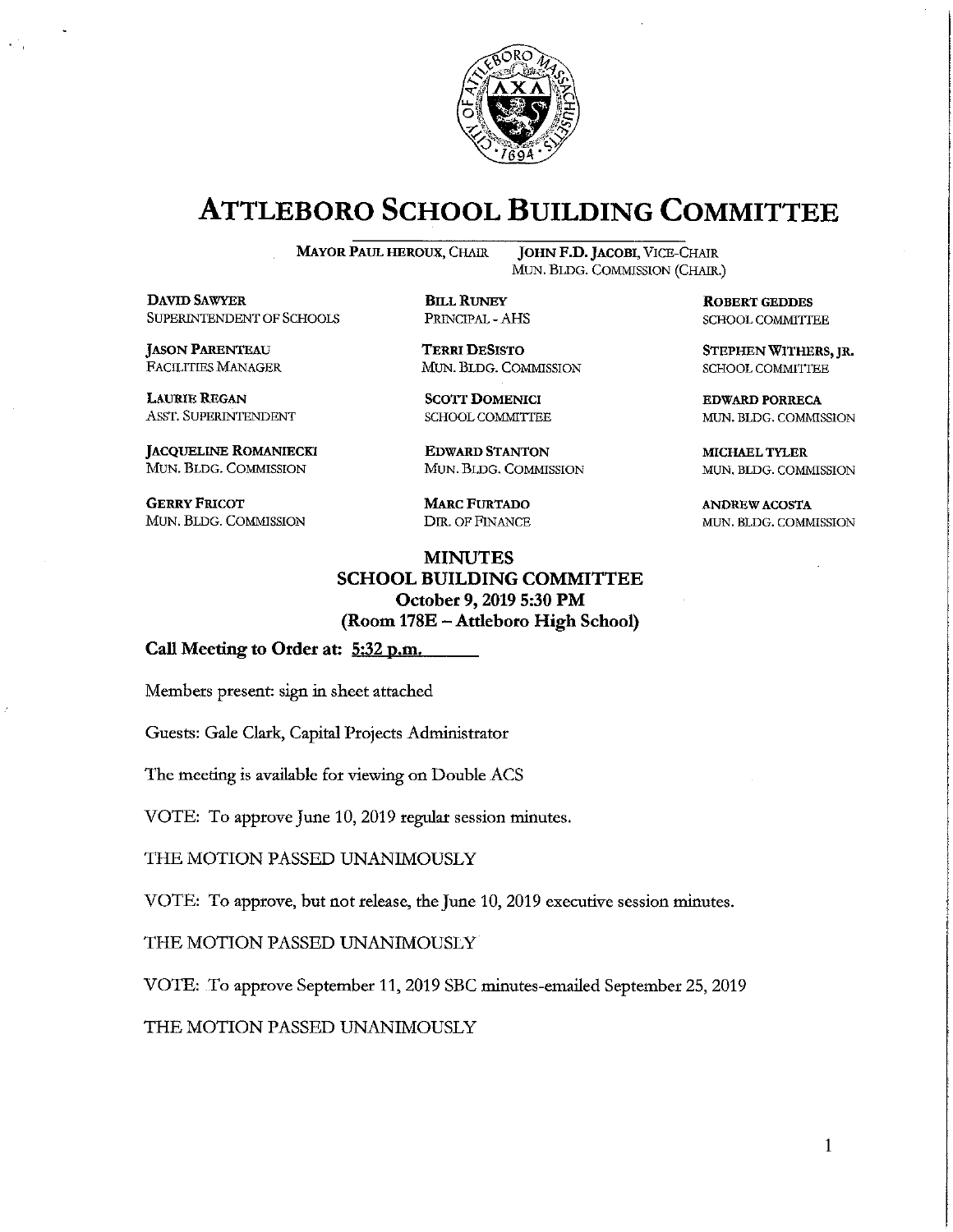# **Bills & Payments:**

VOTE: To approve Skanska invoice 1316825-000-13942-37 in the amount of \$97,565.00

## THE MOTION PASSED UNANIMOUSLY

VOTE: To approve Kaestle Boos invoice #16027.00-33 in the amount of \$549,816.00

THE MOTION PASSED UNANIMOUSLY

VOTE: To approve Consigli Invoice #14 (pre-construction) in the amount of \$20,361.00

THE MOTION PASSED UNANIMOUSLY

VOTE: To confirm payment of Briggs Materials Testing invoice #0213891 in the amount of \$3,086.00 dated October 4, 2019.

Comment from audience:

Question related to the 3 way stop-concerned with construction trucks from site rolling into the intersection at RWD/Rome. Currently no stop sign exiting site. It was suggested a stop sign should be installed for safety reasons. A stop sign will be installed at the exit of construction site.

Rotary update Consigli: met with Mike Tyler, DPW Superintendent to review rotary specs, line striping, signage, temporary jersey barriers in the middle of rotary. These items will remain in place until permanent rotary is built in 3 years.

Review of change request log and approvals:

VOTE: To approve CR018-Restriping of Existing Parking Lots and RWD =\$8,958.22

# THE MOTION PASSED UNANIMOUSLY

VOTE: To approve CR019 – Temp Conditions at Rotary=\$2,357.76

# THE MOTION PASSED UNANIMOUSLY

VOTE: To approve CR022 - Addition of Temp Sidewalk at Rome=\$9,316.48

# THE MOTION PASSED UNANIMOUSLY

VOTE: To approve CR025– Parking Lot at Tennis Courts=\$17,917.80

# THE MOTION PASSED UNANIMOUSLY

VOTE: To approve CR026- Additional Bollard at Gas Meter=\$3,733.49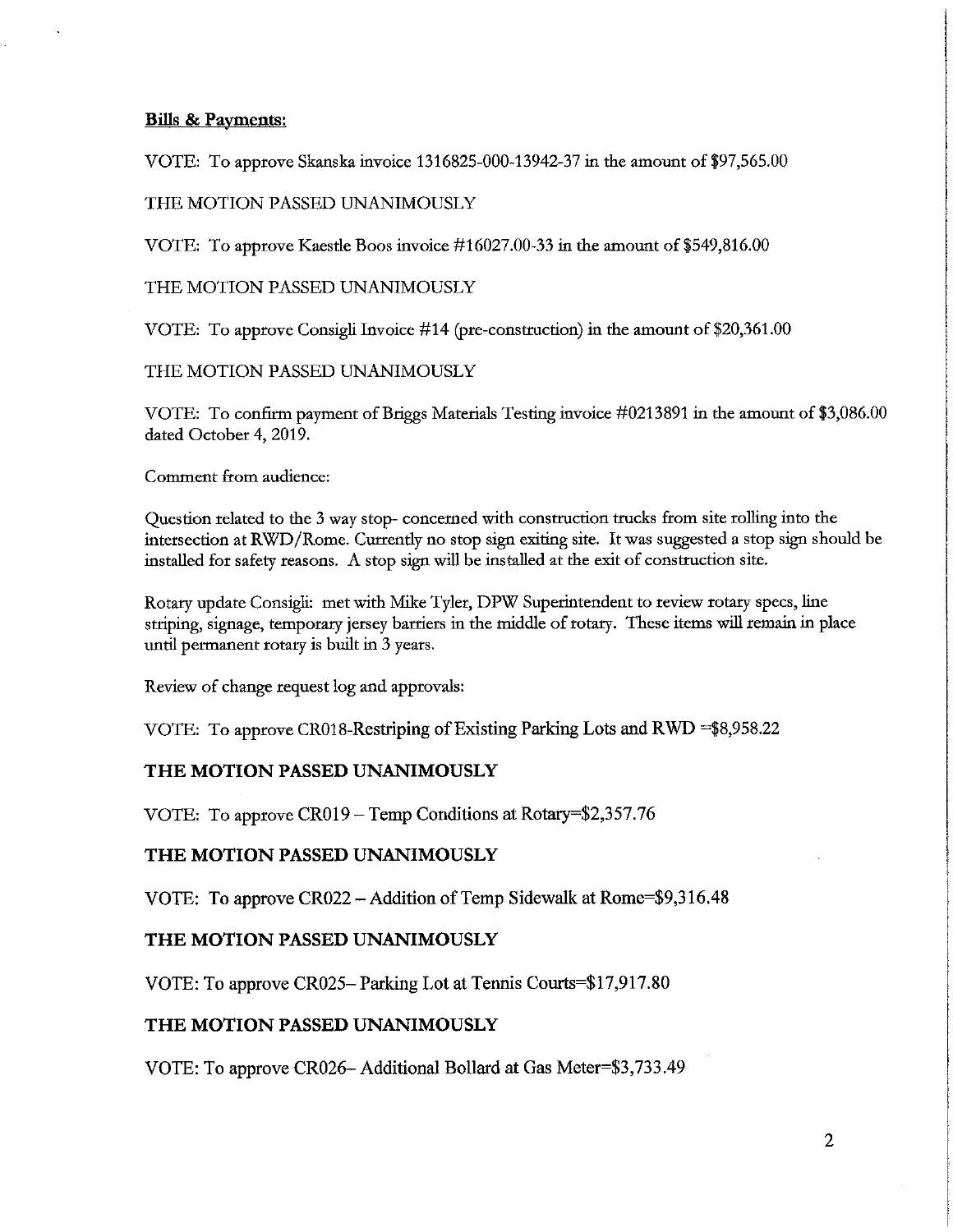### THE MOTION PASSED UNANIMOUSLY

VOTE: To approve Owner Change Order #4 which encompasses the five CRs above for a total of \$42,283.75

#### THE MOTION PASSED UNANIMOUSLY

VOTE: To approve Pre-GMP #4 in the amount of \$66,041.91

#### THE MOTION PASSED UNANIMOUSLY

#### **Attleboro High School**

Anjanette Kelso, Skanska provided update on bid packages. Bid documents issued, all qualified bidders were contacted and reminded to download the bid packages. Expect fairly competitive bidding environment. Addendum #1 to be issued Monday October 14<sup>th</sup>.

MaryAnn Williams, Skanska spoke regarding bid results at Durfee High School project. It is her understanding that the filed sub bid trades collectively came in \$5 million under. It is hoped we will see favorable bid results as well.

Joe Milani, KBA-deduct alternate for roof. J. Milani proposes 90 mil to 60 mil roofing material as a deduct alternate in bid package #4. The 90 mil roof comes with a 30 year warranty, 60 mil roof comes with 20 year warranty. The deduct alt would only be used in the event it was absolutely necessary.

VOTE: To authorize KBA to publish a deduct alternate #1 in bid package #4 to reduce roof membrane from 90 mil to 60 mil.

#### THE MOTION PASSED UNANIMOUSLY

#### Consigli update:

Since the September meeting the following work is in progress: started preparation for foundation and footings. Cooling tower moved. Sewer pump station gas meter hook up from Columbia Gas pending. Skanska, Consigli trailers on site. Work on Rathbun Willard nearly complete- underground ductwork completed this week, additional hydroseeding will occur this week in Western Fields. Currently site contractor is working on adding a binder coat on future Rathbun Willard connector which will help control dust and mud tracked from site. Steel to arrive just after the  $1<sup>st</sup>$  of year, January  $4<sup>th</sup>$ .

A discussion was held regarding sidewalks on Rathbun Willard, Drummond, Green Dr. and Berndt Dr.

**Next Meeting Dates: November 20, 2019** December 11, 2019 Vote to adjourn: 6:15 p.m. THE MOTION PASSED UNANIMOUSLY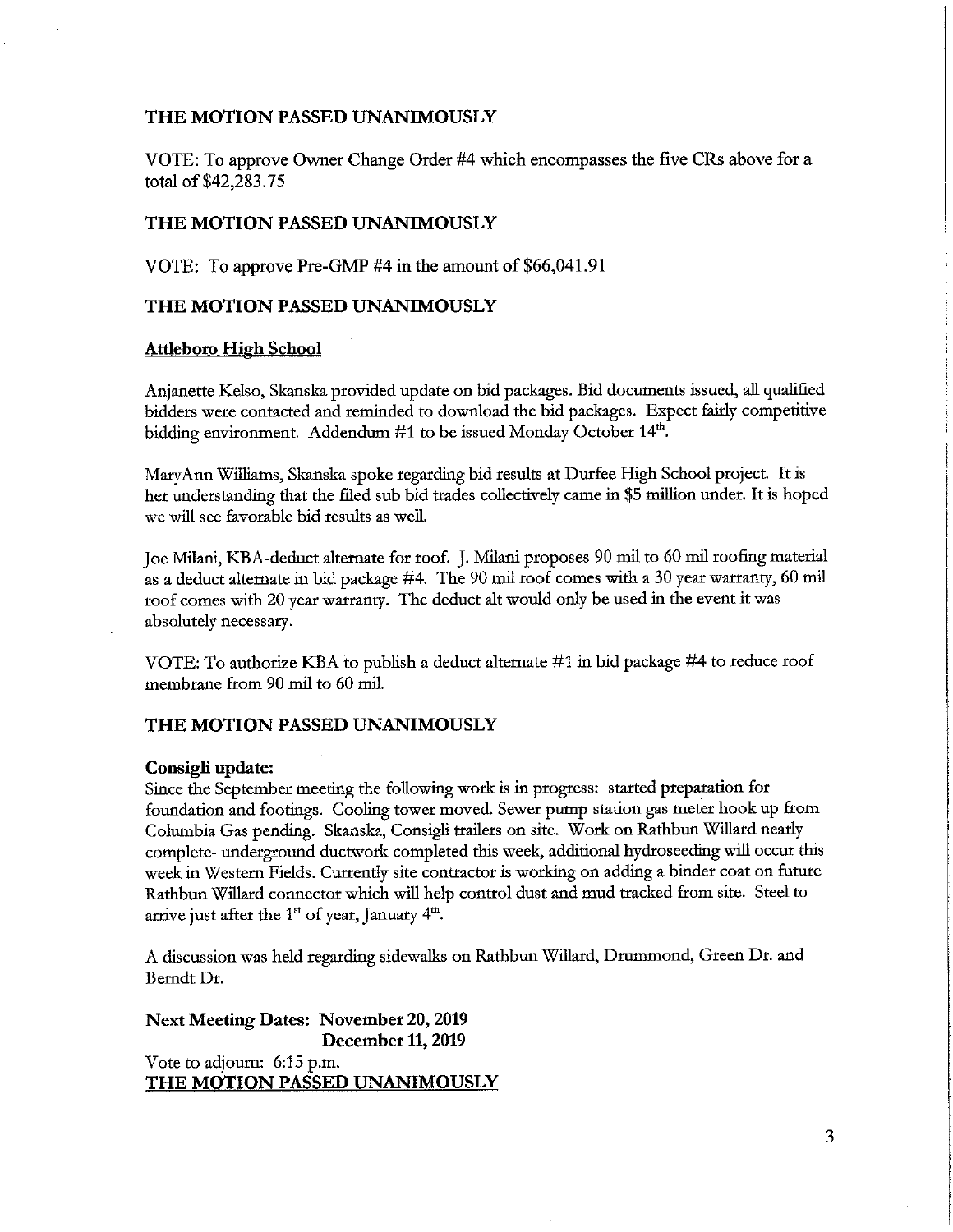# **SBC MEETING**

| <b>Project:</b> |  |  |
|-----------------|--|--|
|                 |  |  |

Attleboro High School **Facilitator:** Mayor Paul Heroux

**Meeting Date:** October 9, 2019 Place/Room: Room 178E AHS

| <b>Name</b>                     | <b>Title</b>                       | <b>Company</b>           | <b>Signature</b> |
|---------------------------------|------------------------------------|--------------------------|------------------|
| Paul Heroux                     | Mayor                              | City of Attleboro        | $\mathsf{U}$     |
| Jack Jacobi                     | Vice-Chair                         | <b>SBC</b>               |                  |
| David Sawyer                    | Superintendent                     | <b>Attleboro Schools</b> |                  |
| Laurie Regan                    | <b>Assistant</b><br>Superintendent | <b>Attleboro Schools</b> | $\mathcal{U}$    |
| <b>Bill Runey</b>               | Principal                          | Attleboro High<br>School |                  |
| Marc Furtado                    | Director of<br>Finance             | <b>Attleboro Schools</b> |                  |
| Jason Parenteau                 | <b>Facilities</b><br>Manager       | Attleboro Schools        | addlanteun       |
| Scott Domenici                  | School<br>Committee                | <b>Attleboro Schools</b> | <u>Helmenue</u>  |
| <b>Robert Geddes</b>            | School<br>Committee                | <b>Attleboro Schools</b> |                  |
| Stephen Withers, JR             | School<br>Committee                | <b>Attleboro Schools</b> |                  |
| <b>Edward Stanton</b>           | Member                             | <b>MBC</b>               |                  |
| <b>Edward Porreca</b>           | Member                             | <b>MBC</b>               |                  |
| Gerry Fricot                    | Member                             | <b>MBC</b>               |                  |
| <b>Jacqueline</b><br>Romaniecki | Member                             | <b>MBC</b>               |                  |
| Terri DeSisto                   | Member                             | <b>MBC</b>               |                  |
| Michael Tyler                   | Member                             | <b>MBC</b>               |                  |
| <b>Andrew Acosta</b>            | Member                             | <b>MBC</b>               |                  |
| Mary Ann Williams               | Program<br><b>Executive</b>        | Skanska                  | <u> 1679</u>     |
| Dale Caldwell                   |                                    | Skanska                  |                  |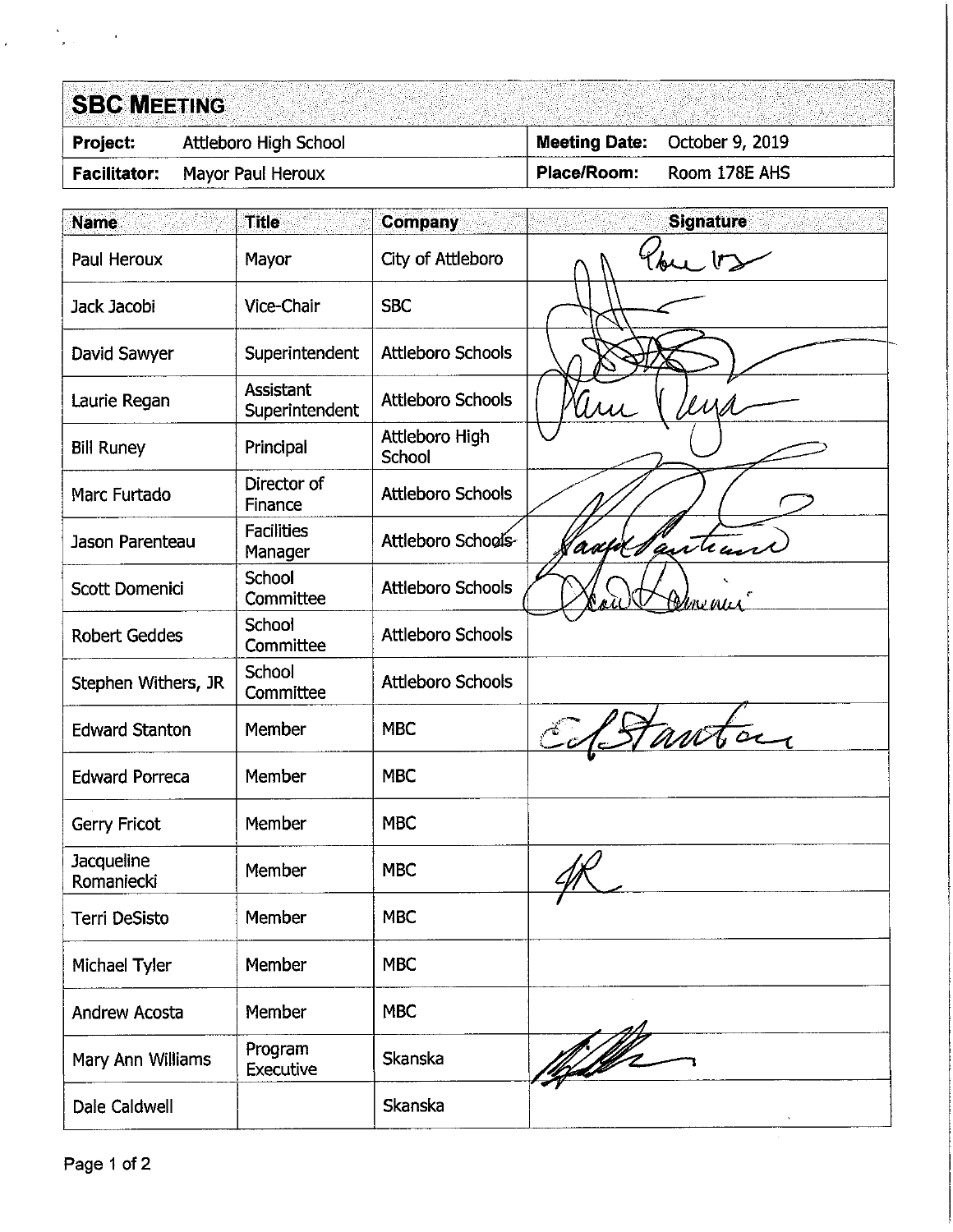|                  |    | -  |  |
|------------------|----|----|--|
| à.<br>a Lifton's | -- | j. |  |
| ņ.               |    |    |  |
|                  |    |    |  |

| <b>Name</b>     | <b>Title</b>       | <b>Company</b> | <b>Signature</b> |
|-----------------|--------------------|----------------|------------------|
| Anjanette Kelso | Program<br>Manager | Skanska        |                  |
| Joe Milani      | Associate          | <b>KBA</b>     |                  |
| Craig Olsen     | Senior Architect   | <b>KBA</b>     |                  |
| Brian Solywoda  | Principal          | <b>KBA</b>     |                  |
| Steve Johnson   |                    | Consigli       |                  |
|                 |                    |                |                  |
|                 |                    |                |                  |
|                 |                    |                |                  |
|                 |                    |                |                  |
|                 |                    |                |                  |